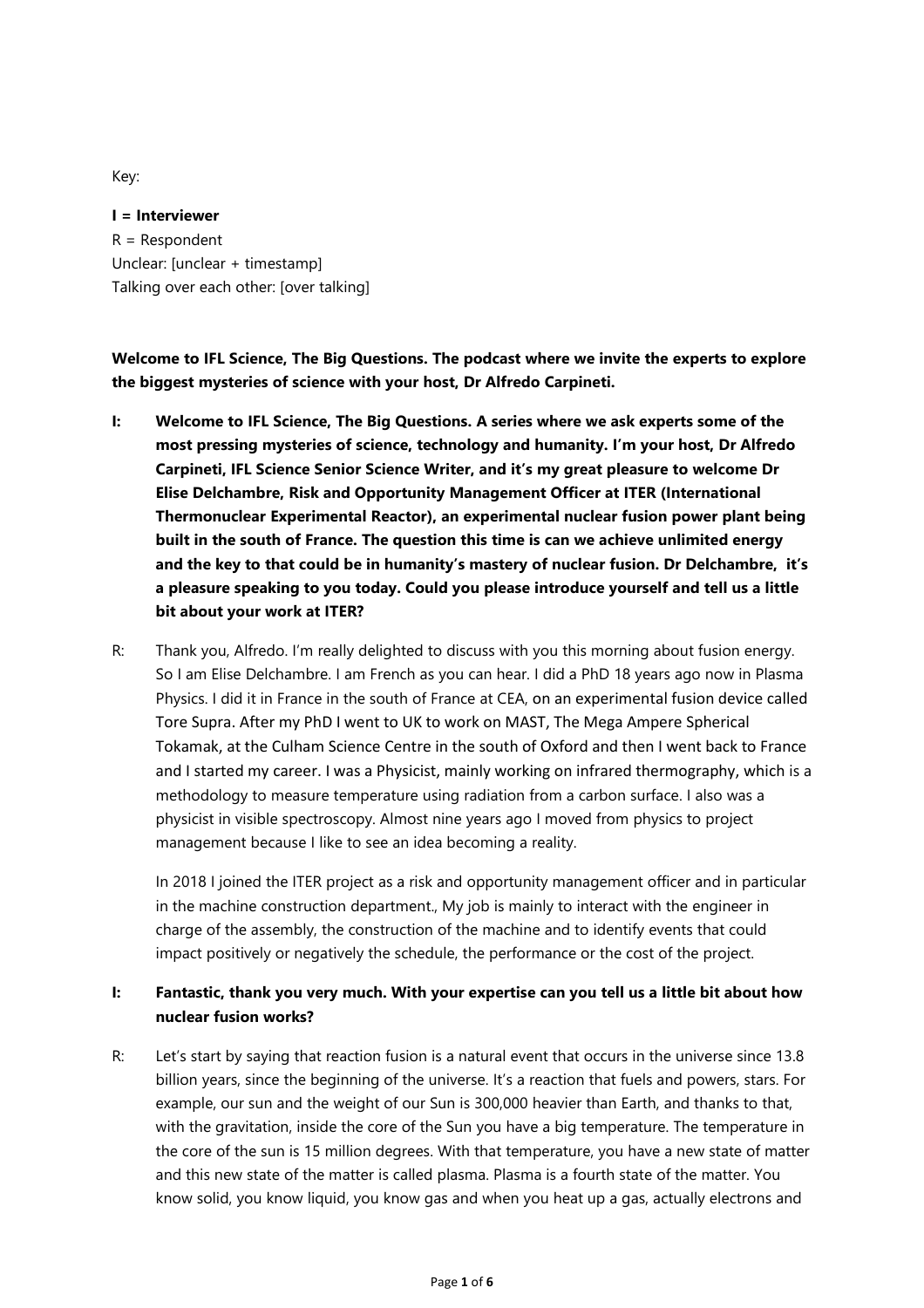nuclei are free to move. Since we have electric charge, so negative electric charge for electrons and positive electric charge of nucleus, when you put electric charge in the magnetic field you can shape the move and the trajectory and you can control the plasma.

In the sun we know that since the last century, 1920 actually, Eddington - who proposed that the sun fused hydrogen into helium - the difference of mass between two hydrogen and one helium is energy, thanks to the relation E=MC<sup>2</sup>. Basically it is a big source of energy, the energy inside the nucleus and it is something, as I said that's natural because plasma constitutes 99% of the universe. Actually, thanks to fusion we are made of stardust. This is why it's a big quest and big dream to recreate on Earth what happened in all the stars in the universe because the aim is to recreate from very light atoms, bigger atoms and in the sun it's hydrogen transforming into helium.

- **I: If I understand correctly, the sun uses hydrogen, regular hydrogen, one proton, one electron, and fuses into helium but that's not what the nuclear fusion power plant will use, they will be using Deuterium, which is this heavier version of hydrogen, which is one proton and one neutron and Tritium that has one proton and two neutrons. It's the same process but slightly different materials that we try…**
- R: What we want to do in the research in magnetic fusion is to do on Earth is deuterium, tritium fusion reaction. While in the sun you have big gravity and big density and high temperature you can trigger fusion reaction. On Earth it's a bit more complex because we have to recreate favorable conditions to trigger fusion. To do that, it's a bit different. It's a gas, so it's ionized gas of plasma with very low density but with bigger temperature. In the core of the sun, you have 15 million degrees and on Earth we need to have 150 million degrees, so ten times hotter than in the core of the sun. To do that in concrete terms, we need to inject the gas, basically in the ITER devices, 2 grams of the deuterium tritium in a big vacuum, so 800m<sup>3</sup>, so big, big volume and a little quantity of gas, of 2g.

We inject in the magnetic cage and in the magnetic field particles start to move and this creates a current, what we call plasma current. When there is a current, there is naturally, like in a copper conductor. You heat up the plasma, you heat up and you also use additional heating because the aim is really to have 150 million degrees. We heat up with antennas, like a microwave, the one we have in the kitchen. We also have a different kind of heating system with a natural beam and thanks to that we can switch on the plasma and start nuclear fusion, either with hydrogen, but what is interesting for electricity, for a source of electricity, is to control the fusion of the deuterium and tritium.

- **I: That is absolutely fascinating. I am always blown away by how much in just over a century we have learned from barely what the inside of an atom was to actually understanding its components and actually manipulating it. Knowing really so much about nuclear fusion, how are we doing, how good are we at this? Have we got any way into mastering this energy source?**
- R: What you need to know is when we are talking about sustainable energy with fusion it is because of future fusion devices, we need two principle fuels. The first one is deuterium and deuterium is just a heavy hydrogen atom and we also need lithium and lithium, as well as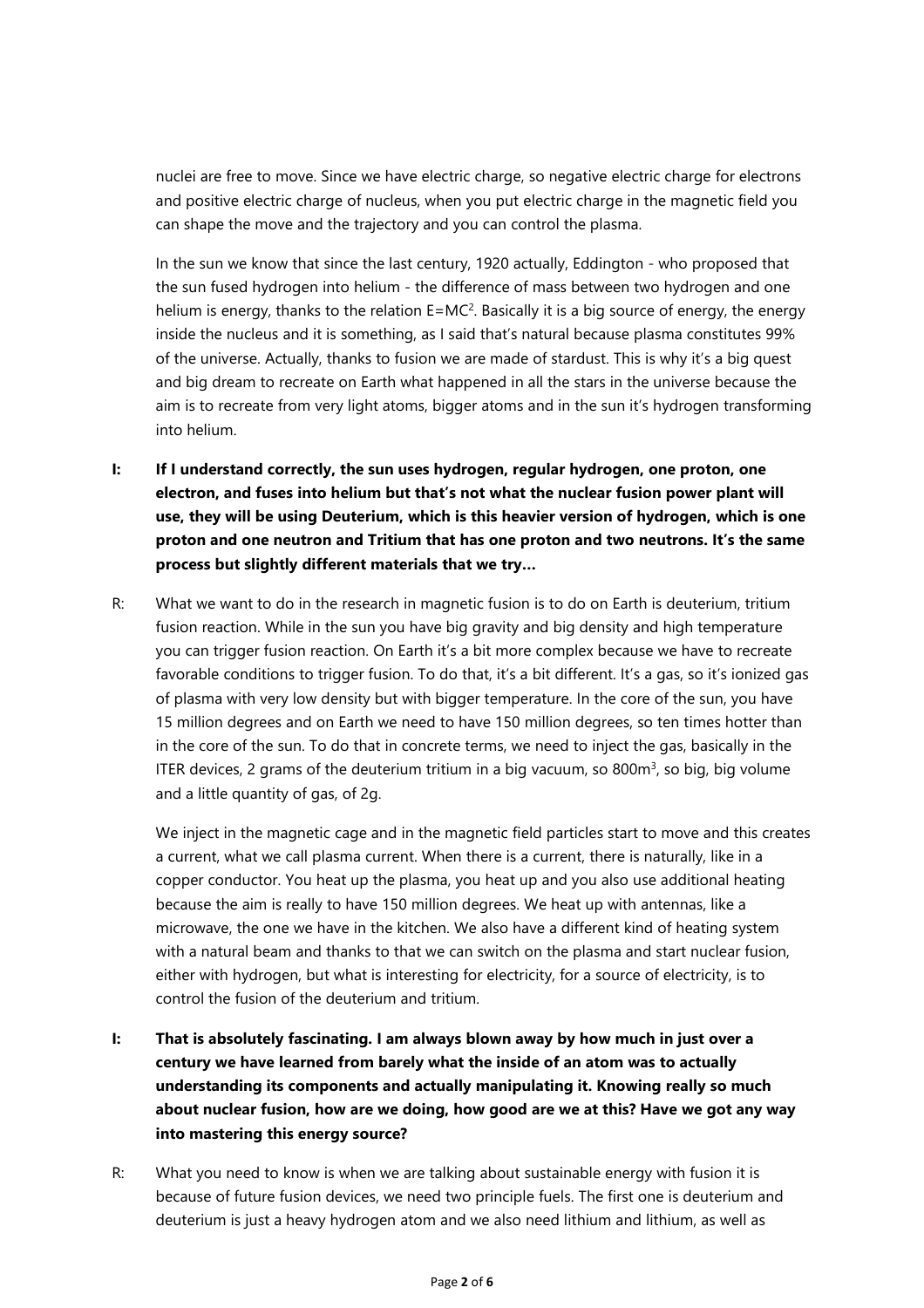deuterium, can be found in seawater. That's why it's an amazing source of energy and that's why we are talking about sustainable. Having said that, in order to face the climate emergency and also the increase in terms of electricity demands, we need to play with several darts on the chessboard. Let's say that fusion is one down on the chessboard, and working in fusion is really to expect that before the end of the century we will be able to produce electricity based on the fusion reaction of the deuterium and tritium.

## **I: What are the challenges in making nuclear fusion happen?**

R: Fusion community needs to control and have different challenges and we have five main challenges to succeed in fusion. The first one is to maintain and control hot turbulent plasma over a long period of time. This is the first thing we have to handle. We have to absorb the energy of the neutron because the fusion direction between deuterium and tritium creates helium particles and the neutron. Helium particles is a gas and it's like in a balloon and it's important to maintain the temperature of the plasma. Neutrons, this is what we want because with the neutron we can heat up the system of water cooling and then produce electricity. The big challenge is to absorb this neutron energy without damaging the vacuum around and all the components around it. In terms of technology, it's also a big challenge. The third challenge also is to create tritium inside the machine. We want to do the deuterium-tritium, the deuterium is coming from seawater but tritium is not something natural on Earth and is radioactive.

We need to create inside the machine the tritium and to do that we need lithium. With one neutron and one lithium we can create tritium. The third challenge is to have a specific competence so that we call the tritium module blanket that can transform lithium into tritium and then inject that tritium into the machine. The fourth challenge is the power exhaust because as we have hundreds of millions of degrees inside the plasma, on the edge we have a superconductive coil, that actively cools at 4 Kelvin, so it's quite cold. We need to enable to use that energy, that power load and control that and to exhaust this power load. This is a scientific and technological challenge in terms of plasma facing confidence. The last challenge also is the maintenance of such a device. ITER basically will be the first Tokamak - because Tokamak is the name for magnetic chamber for fusion - and ITER will be the first Tokamak to handle all these challenges. It's an integrated approach and this is the first time.

ITER, what is also important to know about ITER, is that it will be the biggest Tokamak in the world. Why it's big, why it's so big is because when I started in fusion, what we knew is that to increase the probability of particles to collide and to fuse, we need a big volume. We need a big volume to increase this probability of collision and fusion. We started with that. ITER, in that sense with bigger capability compared with the current devices in the world, can reach what we call burning plasma. Okay, so also important, ITER will not produce electricity. ITER is a big Tokamak but it's an experimental reactor. The aim for ITER, for the scientific community, is to prove the feasibility of fusion as a source of energy for the production of electricity. ITER is an experimental reactor, the step after that is to have an initial prototype that will produce electricity. The first step is ITER.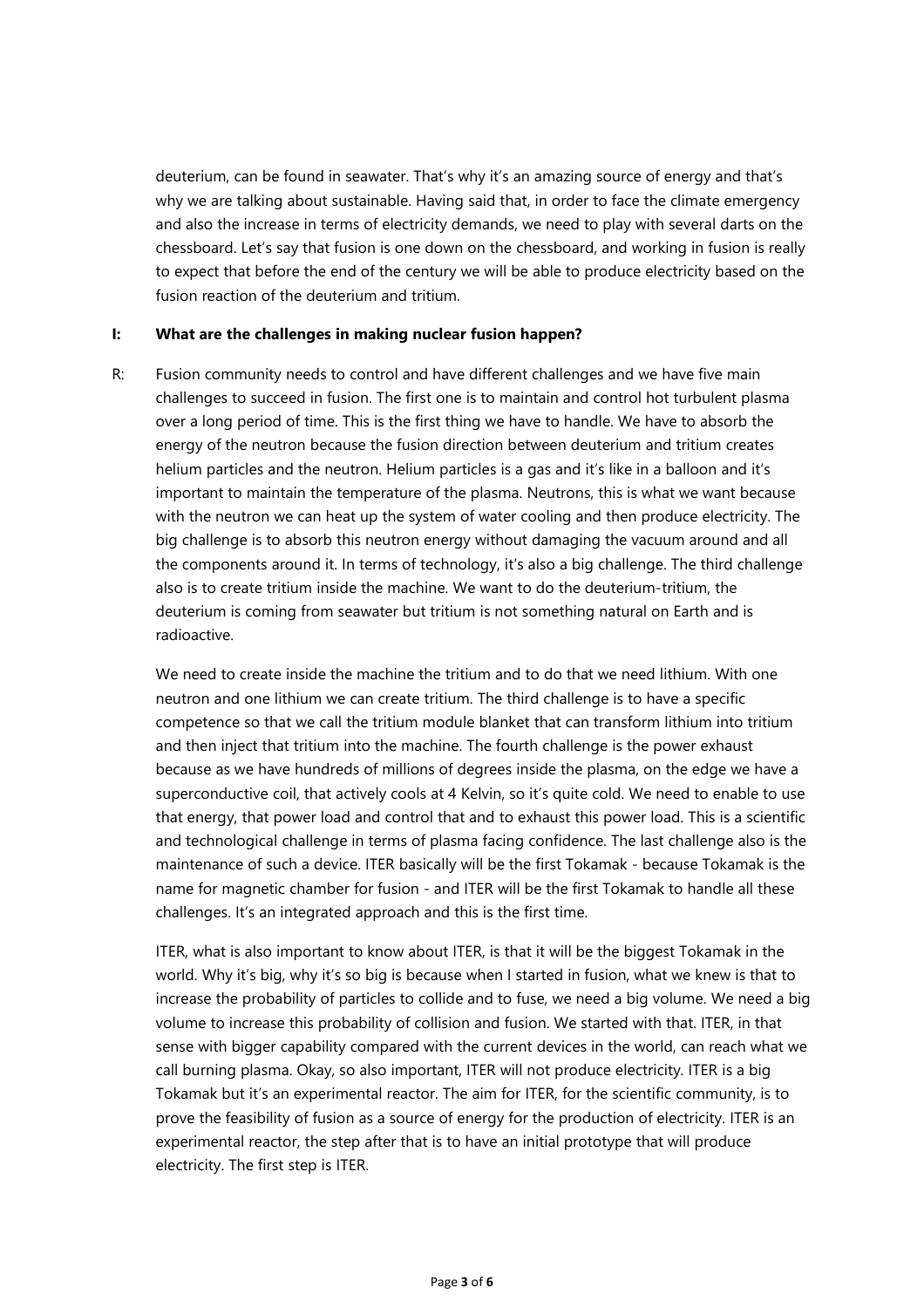To do fusion reaction we know how to do it and we did it already and we did it with the deuterium-tritium, for instance, TFTR, Tokamak in the US, but also JET in the UK, already did fusion reaction with deuterium-tritium. JET also was very close to producing the same amount of energy that the machine itself used to switch on the direction and to produce as much energy as we use and this is called ignition. This is factor one, let's say factor one. For JET, it was 0.7, so we were quite close to succeeding with that. We need now a bigger and bigger machine and this is called ITER. The future objective of ITER during the operation will be to have a gain factor of ten, that means it can produce ten times energy than we use. This is a bigger challenge and the machine will start in 2025 and we will have a second phase of assembly because we need also to install inside the vacuum the cellar of specific components to sustain the high temperature and for the poor exhaust. We will then have a second run, what we call the DT operation, the deuterium-tritium operation in 2035. We expect to have a burning plasma in 2025 with full power in 2038 and when I'm talking about burning plasma it means also that at some point we need energy to switch on the plasma and to initiate and to trigger a fusion reaction.

Then we need a self-heated plasma. Within ITER burning plasma it means that we can initiate fusion. We create helium particles, high-energy helium particles and the helium particles maintain the temperature and then you can switch off your heating system. The plasma is selfheated and this is what we call a burning plasma, which is the biggest waste in scientific community, in fusion.

- I: That is fantastic. Based on the dates, I kept thinking of this old joke. I am a physicist by **background and I've heard this since I started, so almost a decade, that nuclear fusion is almost 20 years away and it's something I think that has been said since the '70s. With your timescale of getting up self-sustained burning plasma by 2038, it feels that maybe we really are just 20 years away from, maybe not a fully built fusion power plant, but something really close to it. Do you think that is possible that by 2050 we will be having commercial fusion power plants?**
- R: When I started, to be honest, it was 50 years away. It was even longer. If we carry on with ITER, let's say that, well I'm convinced that we will have a burning plasma in ITER in the decade. After that, we need to deploy a fusion reaction at an industrial level and if you project in the time scales, based on the current ITER configuration, a power plant, based on fusion will be more end of the century.

We need also to understand that it is a bit too late to provide an answer for climate change. When I started physics and fusion what we knew is that the size of the machine must be big. Now we have new scientific breakthroughs. I think that they demand something happens in the fusion community, something really big and while ITER is paving the way for industrial scale, clearly during the construction of the machine we are managing and very well handling technical challenges. Its big massive components, specifically for instance, for actively cooling the superconductive coils. This is the first time we are building such a big coil. We know how to build superconductive but at such a scale this is the first time. Already we have a bunch of qualified industries in the work, capable of producing such a critical component for fusion. This is already good news. In parallel, the UK, but also the United States, are working in parallel on a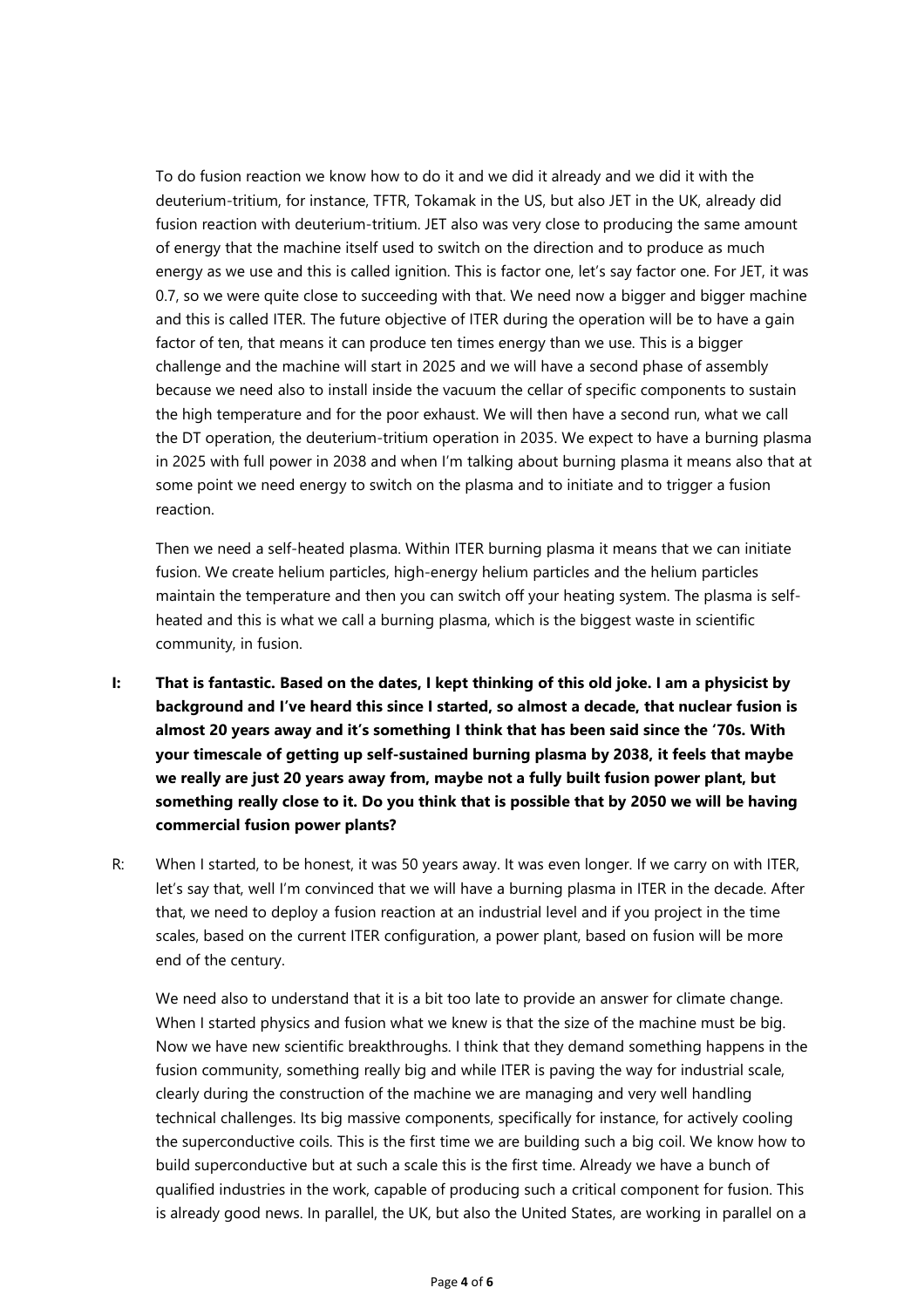new technology and this could change the future progress of fusion because now we are able, so that's why I'm talking about scientific breakthrough, we are able to build superconductive coils at high temperature. Now, before the beginning of ITER, we have a kind of limitation in terms of the magnetic field. Now with the new technology and with combining scientific approaches and industry we will be soon able to produce a new type of superconductive coil working at higher temperatures with a bigger magnetic field. To have a burning plasma and to have a self-heating plasma we have two choices, either we increase the size of the machine or we increase the magnetic field. Now, it may be possible to study different types of devices, that's why the UK is proposing to work on the project called STEP and to build as soon as possible during the coming decade the fusion device capable of directly producing electricity.

In the US you also have MIT working with a start-up commonwealth fusion system, I think, and they are designing a new type of Tokamak, a smaller one, with a higher magnetic field called SPARC. Fifty years away, maybe not, and I think we will see a big change in this century but in the landscape of renewable energy, I think we need also to consider all sources of low carbon energy. It's an energy mixed really. I think we need to consider fusion also, because it's a low carbon energy and it's difficult to get rid of that because it can help for the climate emergency. We also need to combine with photovoltaic and hydroelectricity and wind, also. There is no one big solution. There is a mix of solutions that you have to adapt, depending on the place in the Earth, if you have space for wind and photovoltaic, and also depending on the local demand. Also, the capability to store energy and also the capability to connect to the grid. This is my vision, and I think in ITER the main message is really fusion will be part of the energetic mix in the coming decade.

## **I: Wonderful, thank you very much. I have just one final question. What is something you would want everyone to know about nuclear fusion?**

R: Nuclear fusion is completely different from fusion reaction. Of course, we are talking about energy inside the nucleus, but it is completely different. The main difference, and that's why the whole community involved is working hard to find a solution, is because, for instance, there is no runaway in fusion reactor. If you switch on the machine you just shut down fusion reaction. If you stop injecting gas inside the machine the plasma switches off also. It's so hard to create the best condition for fusion reaction. You need to have the best time confinement, the best temperature, best density, control the turbulence and there is very low density, only 2g of deuterium-tritium in a big volume. There is no risk of runaway, like in fusion, and also there is no long-term, high radioactive waste. This is also the reason why I started in fusion because 20, 30 years, and 50 years ago it was already a way to see nuclear energy. It was the future of nuclear energy without any high radioactive waste. It is worth spending time, spending money and spending best effort and putting industry and science all together to try and to try hard.

## **I: Wonderful. Thank you very much for speaking to me today about the future of energy. Thank you so much for your time.**

R: Thank you.

[Music playing]